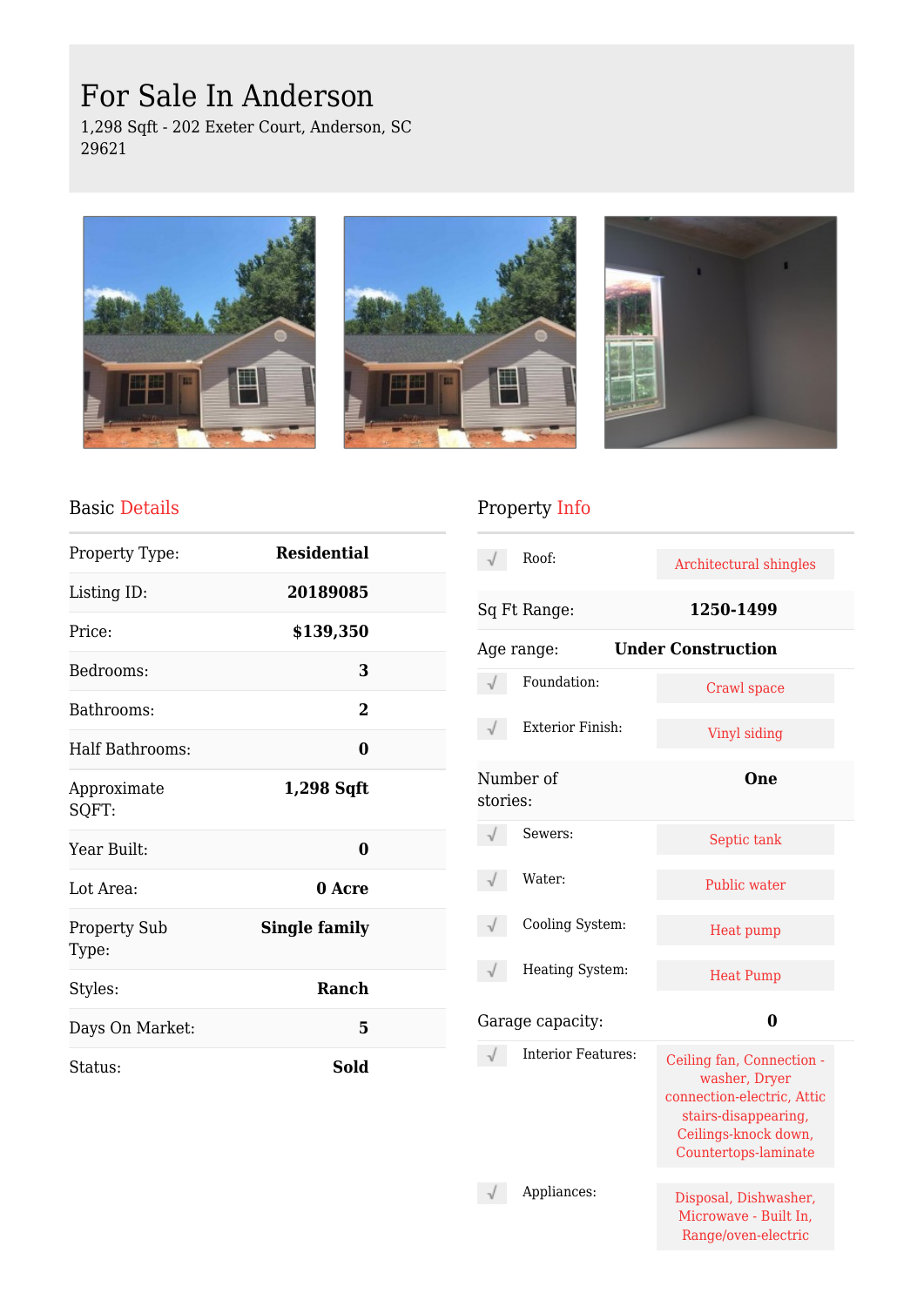| Lake: |                           | None                                                                   |
|-------|---------------------------|------------------------------------------------------------------------|
|       | Lakefront:                | N <sub>0</sub>                                                         |
|       | Lot Description:          | Gentle slope                                                           |
|       | <b>Exterior Features:</b> | Deck, Driveway -<br>concrete, Porch-front,<br>Vinyl windows            |
|       | Basement:                 | No/not applicable                                                      |
|       | Floors:                   | Hardwood, Carpet, Vinyl                                                |
|       | <b>Specialty Rooms:</b>   | <b>Laundry Room</b>                                                    |
|       | Master Suite<br>Features: | Full bath, Master on<br>main level, Shower -<br>separate, Tub - garden |
|       |                           |                                                                        |

## Address Map

|              | <b>US</b>       |
|--------------|-----------------|
| State:       | <b>SC</b>       |
| County:      | Anderson        |
| City:        | <b>Anderson</b> |
| Subdivision: | <b>Seneca</b>   |
| Zipcode:     | 29621           |
| Longitude:   | W83° 19' 54.2"  |
| Latitude:    | N34° 37' 36.3"  |

## Financial

*-*

| Tax year:           | 0              |
|---------------------|----------------|
| Inside city limits: | N <sub>0</sub> |
| City taxes:         | \$0            |
| Short Sale:         | N <sub>0</sub> |
| Bank owned:         | No             |
| <b>USDA</b>         |                |

### Additional Info

| Basement.<br>Finished Sq Ft:      | 0 Sqft                |
|-----------------------------------|-----------------------|
| Basement.<br>Unfinished Sq<br>Ft: | 0 Sqft                |
| Elementary:                       | Mount Lebanon         |
| Middle school:                    | <b>Mccants Middle</b> |
| High school:                      | Tl Hanna High         |
| List Agent Full<br>Name:          | Linda Haynie          |